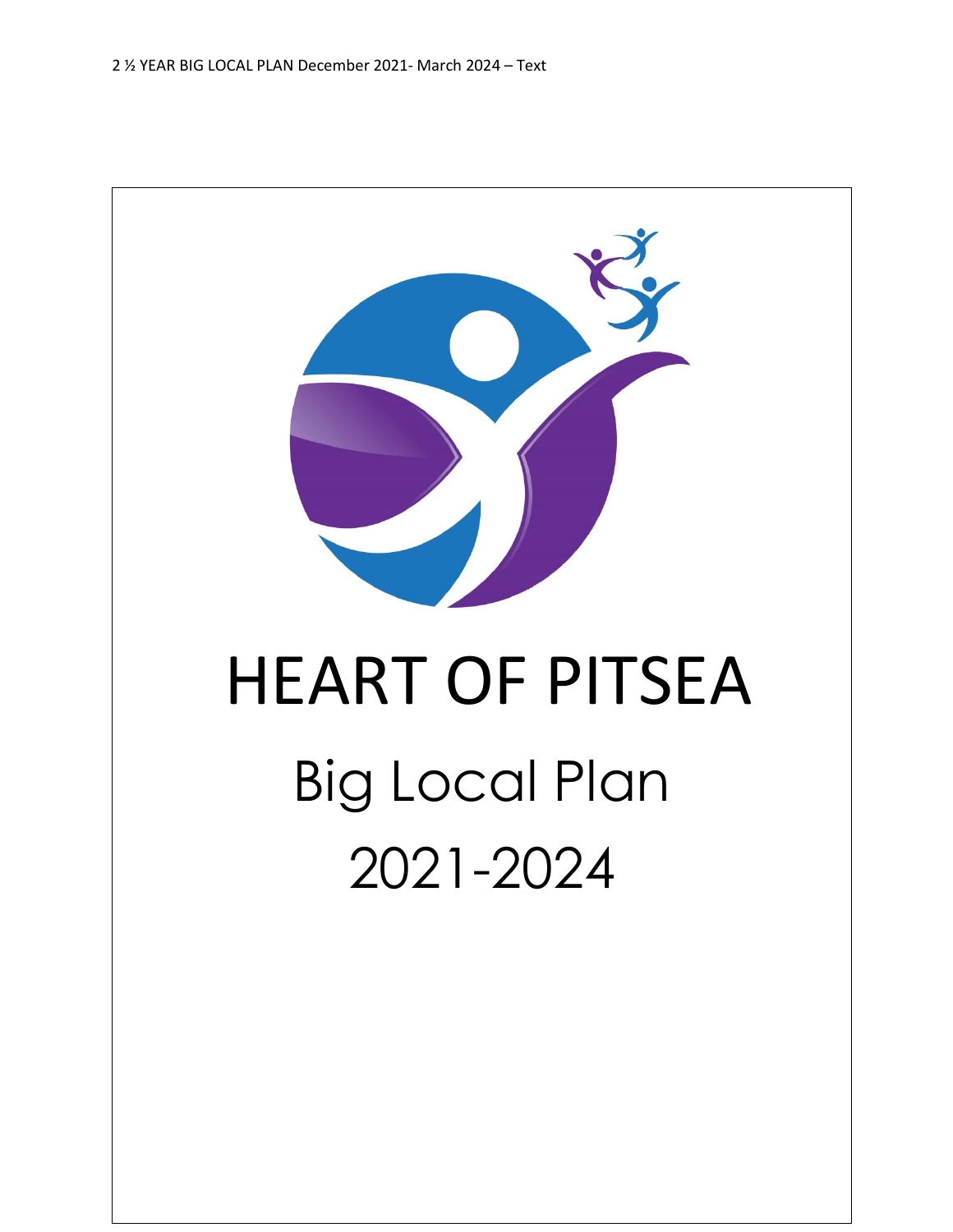## 1 VISION

We are pleased to present our updated Big Local plan for the Heart of Pitsea area. This document sets out what we plan to do over the next two and a half years and outlines how we have used feedback from our community to shape our themes and objectives. The Heart of Pitsea Partnership is a volunteer-led group supported by specialist partners, which encourages and manages local community development using Big Local lottery funding. Since the beginning, Heart of Pitsea have identified community needs by surveys, polls, feedback, and research. In forming this new version of our plan, this collected information has proved to be crucial in forming our themes and ideas. Our vision is for an engaged community that creates opportunities for everyone and feels good about itself.

## 2 THEMES

We have continuously listened to local people and because of their feedback have identified two major broad themes which we would like to improve within our area: 'Health, Wellbeing & Activities' and 'Safer & Cleaner Community'. 'Heart of Pitsea Partnership', though not technically a theme, is an additional strand of our project as it manages the identified themes and is included in our budget.

## 3 CHANGES

It is important that what we achieve has local impact. As a result of previous and forthcoming health and wellbeing projects and events, the changes we would hope to see are that residents become more active and live a healthier lifestyle which improves their mental and physical health. Our projects will also reduce isolation for our more vulnerable community members. Our in-house activities, including youth clubs, adult social club, walking group, quizzes, summer activities and Christmas events will bring the community together to socialise, have fun and build community spirit. We hope that the new Heart of Pitsea crime project will educate young people and parents, and steer young people away from anti-social behaviour and reduce the fear of crime within our area.

We will measure progress by using our unique online monitoring and evaluation tool, feedback from participants and continuing consultation with our community and partners. Our committee members have volunteered on this project for